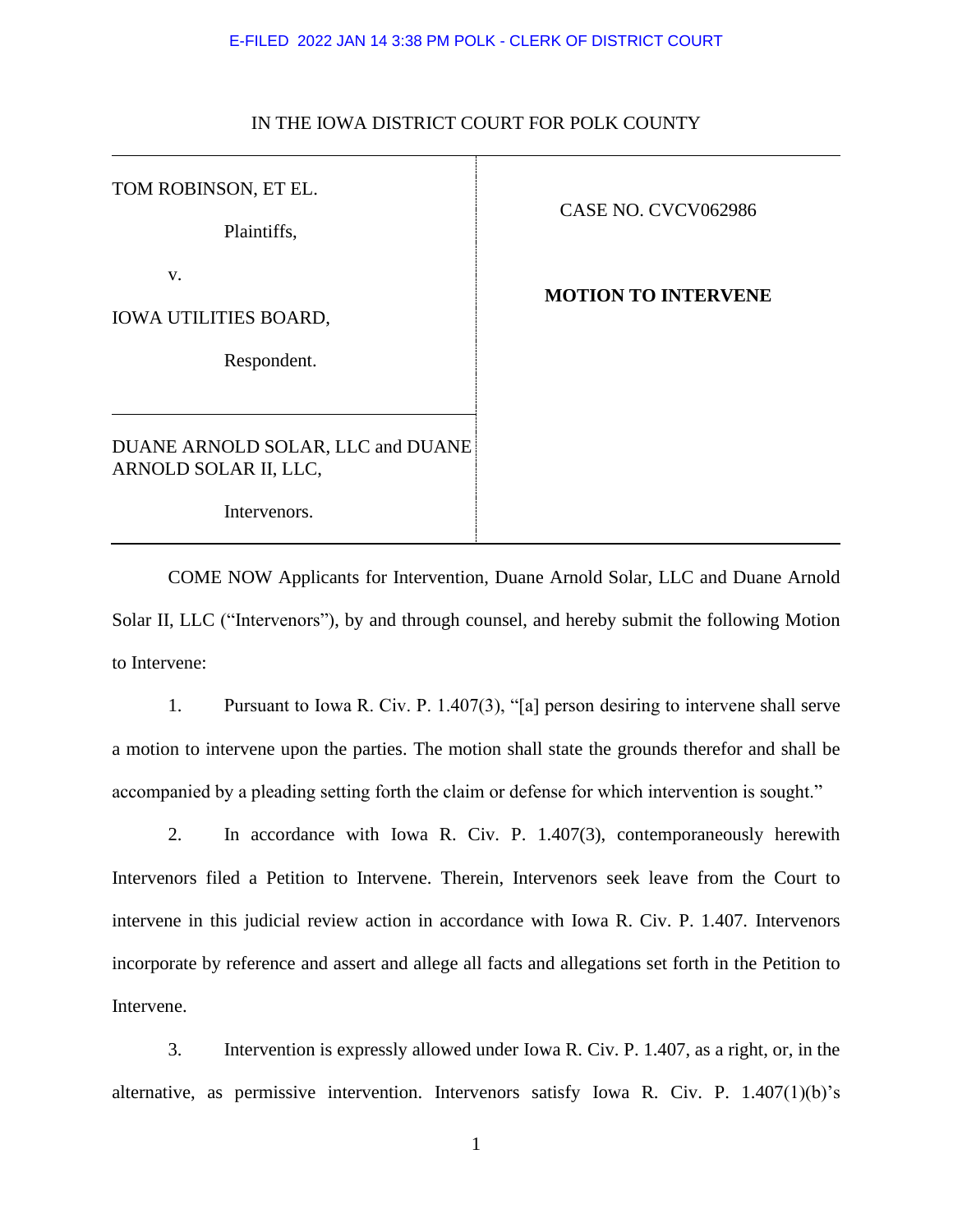## E-FILED 2022 JAN 14 3:38 PM POLK - CLERK OF DISTRICT COURT

requirements to intervene as a right, because Intervenors are currently undergoing the same administrative review process before the IUB that is the subject of the instant judicial review of the IUB's order issued in Docket No. GCU-2021-0001. Specifically, Intervenors are the current applicants seeking a certificate of public convenience and necessity ("CPCN") before the Iowa Utilities Board for two solar projects in Docket Nos. GCU-2021-0002 and GCU-2021-0003. In the instant case, Plaintiffs challenge the IUB's ruling in Docket No. GCU-2021-0001 in which it granted Coggon Solar, LLC's request to waive a hearing and full procedural schedule. Intervenors have also requested the same waivers in their IUB proceedings. Additionally, Plaintiffs challenge the IUB's application of statutory and administrative criteria in Docket No. GCU-2021-0001, which directly impacts the application of such criteria to Intervenors' proposed solar project dockets. Importantly, this Court's review of IUB's rulings in the Coggon Solar proceeding will directly impact the rights of Intervenors and their proposed solar projects before the IUB. Therefore, Intervenors are situated in Docket Nos. GCU-2021-0002 and GCU-2021- 0003 so that the disposition of the instant action brought by Plaintiffs will directly impact, including the potential to impair or impede, Intervenors' interests in the development and construction of their solar projects.

4. Intervention is otherwise governed by Iowa Rule of Civil Procedure 1.407(2)(b), which allows for permissive intervention when the case involves common questions of law. As explained, Intervenors have common questions of law in their IUB dockets as is being challenged by Plaintiffs – whether the IUB erred in granting the waivers for a hearing and full procedural schedule, and whether the IUB erred in the application of statutory and administrative criteria.

5. The procedural requirements of Iowa R. Civ. P. 1.407(3) have been satisfied.

2